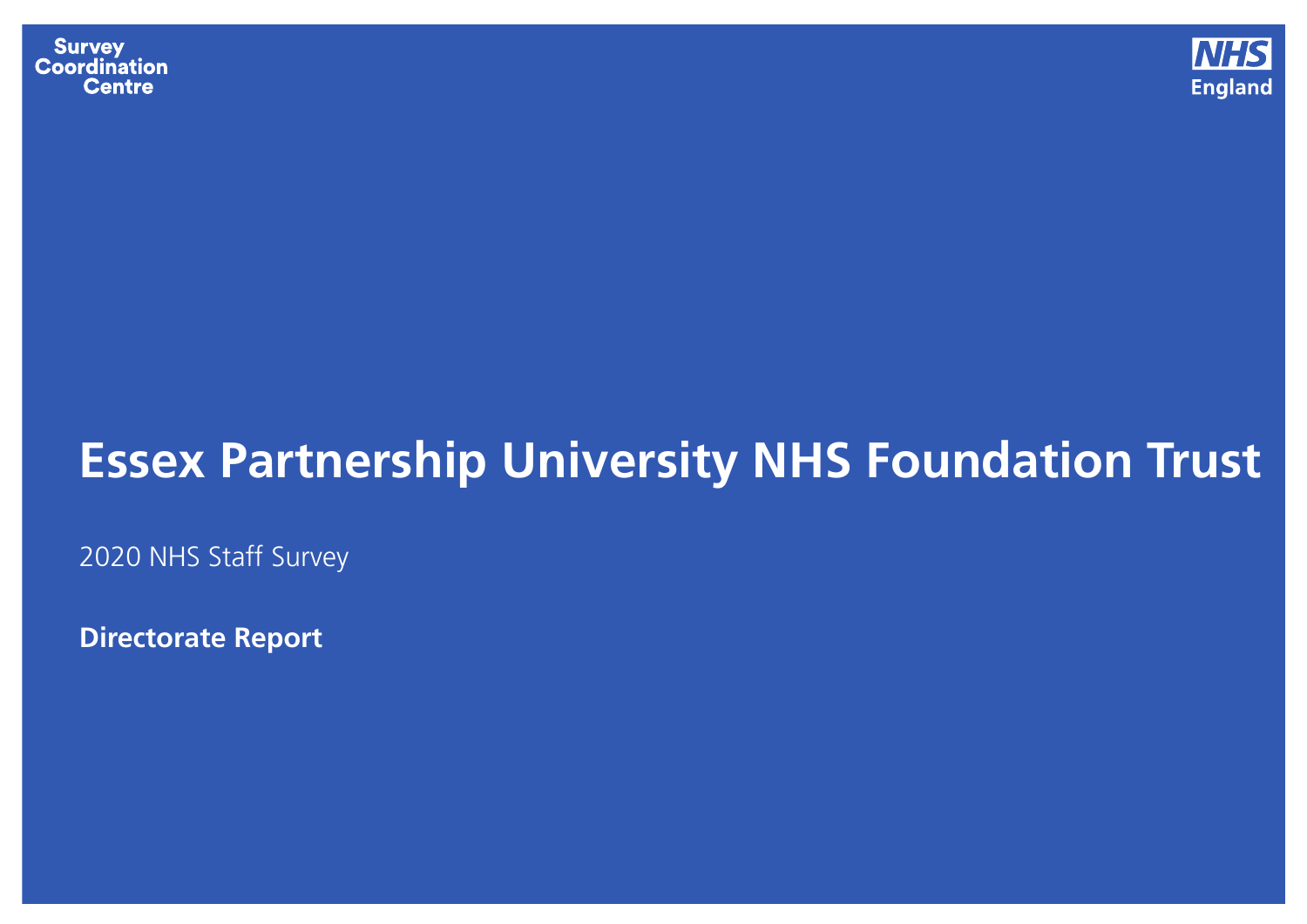



#### **Contents**

<span id="page-1-0"></span>

|                           | 3              |
|---------------------------|----------------|
| Themes – Directorates 1   | $\overline{4}$ |
|                           | 5              |
|                           | 6              |
|                           | $\overline{7}$ |
|                           | 8              |
|                           | 9              |
|                           | 10             |
| Themes – Directorates $2$ | 11             |
|                           | 12             |
|                           | 13             |
|                           | 14             |
|                           | 15             |
|                           | 16             |
|                           | 17             |
|                           | 18             |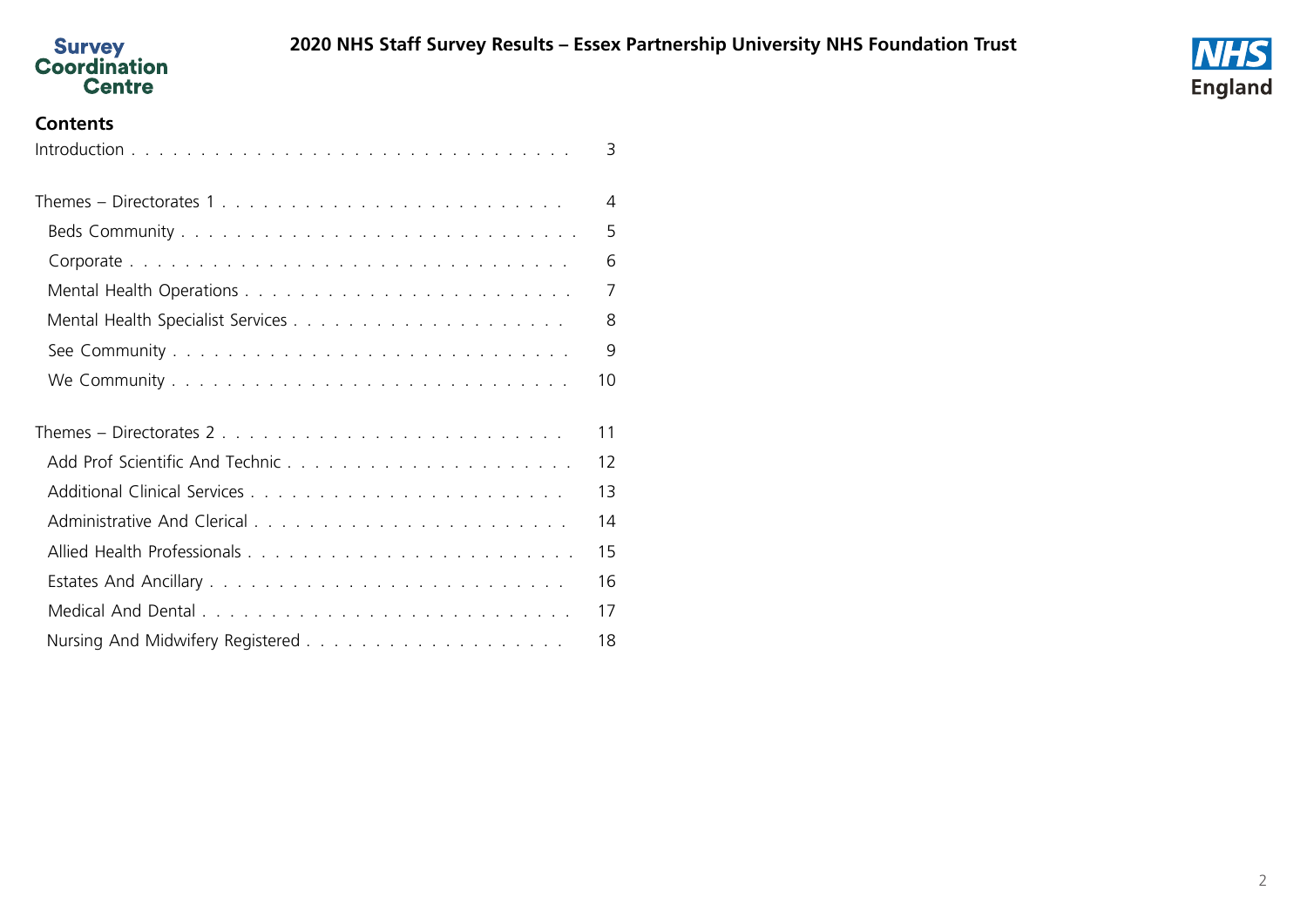<span id="page-2-0"></span>

### **Introduction**



This directorate report for Essex Partnership University NHS Foundation Trust contains results by directorate for themes from the 2020 NHS Staff Survey. These results are compared to the unweighted average for your organisation.

**Please note:** It is possible that there are differences between the 'Your org' scores reported in this directorate report and those in the benchmark report. This is because the results in the benchmark report are weighted to allow for fair comparisons between organisations of a similar type. However, in this report comparisons are made within your organisation so the unweighted organisation result is a more appropriate point of comparison.

The directorate breakdowns used in this report were provided and defined by Essex Partnership University NHS Foundation Trust. Details of how the theme scores were calculated are included in the Technical Document, available to download from our [results website.](http://www.nhsstaffsurveyresults.com/)

### **Key features**

Breakdown type and **directorate name** are specified in the header. Black text in the header is hyperlinked: clicking on '2020 NHS Staff Survey Results' navigates back to the contents page.

Directorate results are presented in the context of the (unweighted) **organisation average ('Your org')**, so it is easy to tell if a directorate is performing better or worse than the organisation average. For all themes, a higher score is a better result than a lower score.

> The **number of responses** feeding into each theme score **for the given directorate** is specified below the table containing the directorate and trust scores.



**! Note:** when there are less than 11 responses in a group, results are suppressed to protect staff confidentiality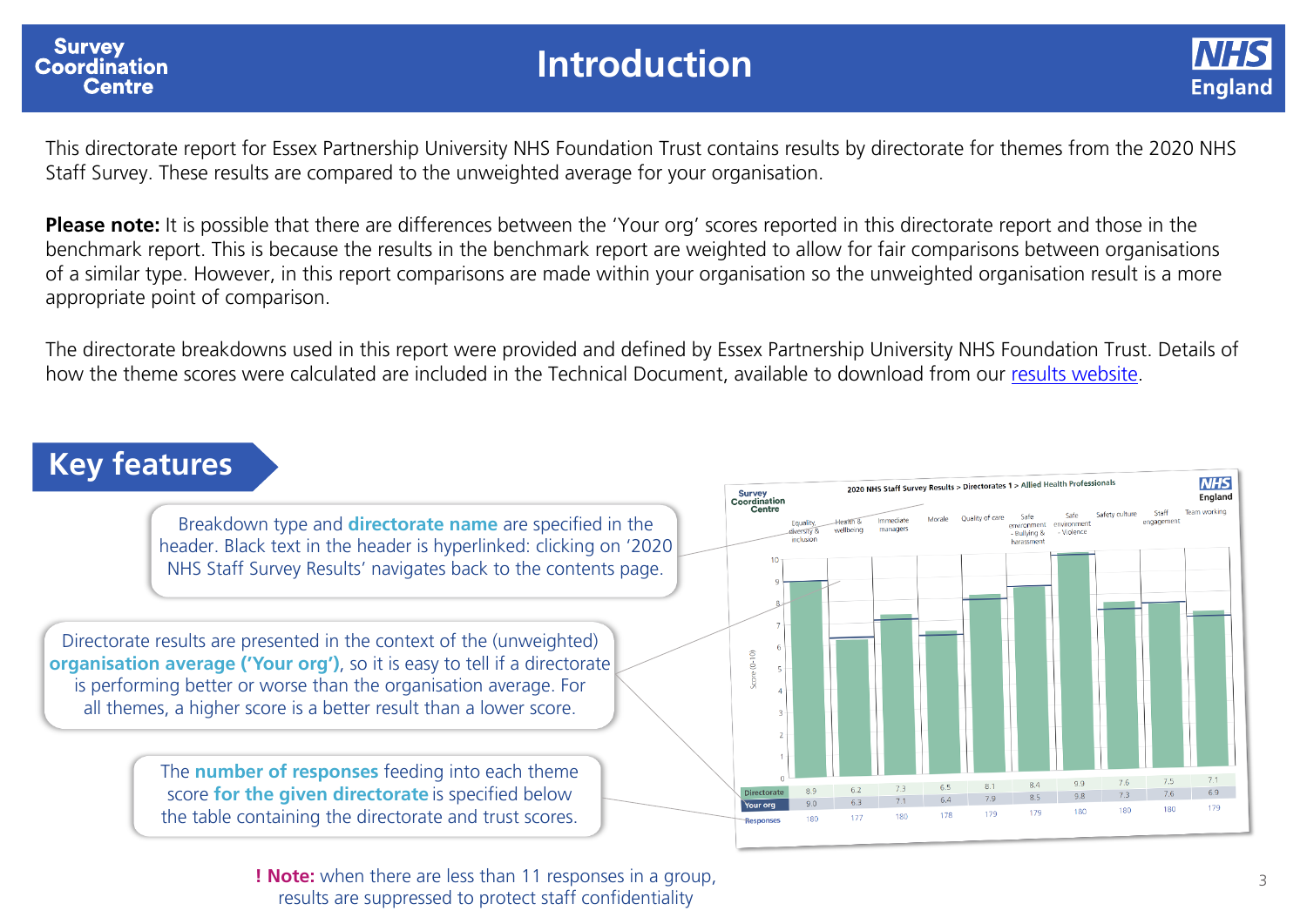**Survey<br>Coordination<br>Centre** 



# **Directorates 1**

<span id="page-3-0"></span>Essex Partnership University NHS Foundation Trust 2020 NHS Staff Survey [Results](#page-1-0)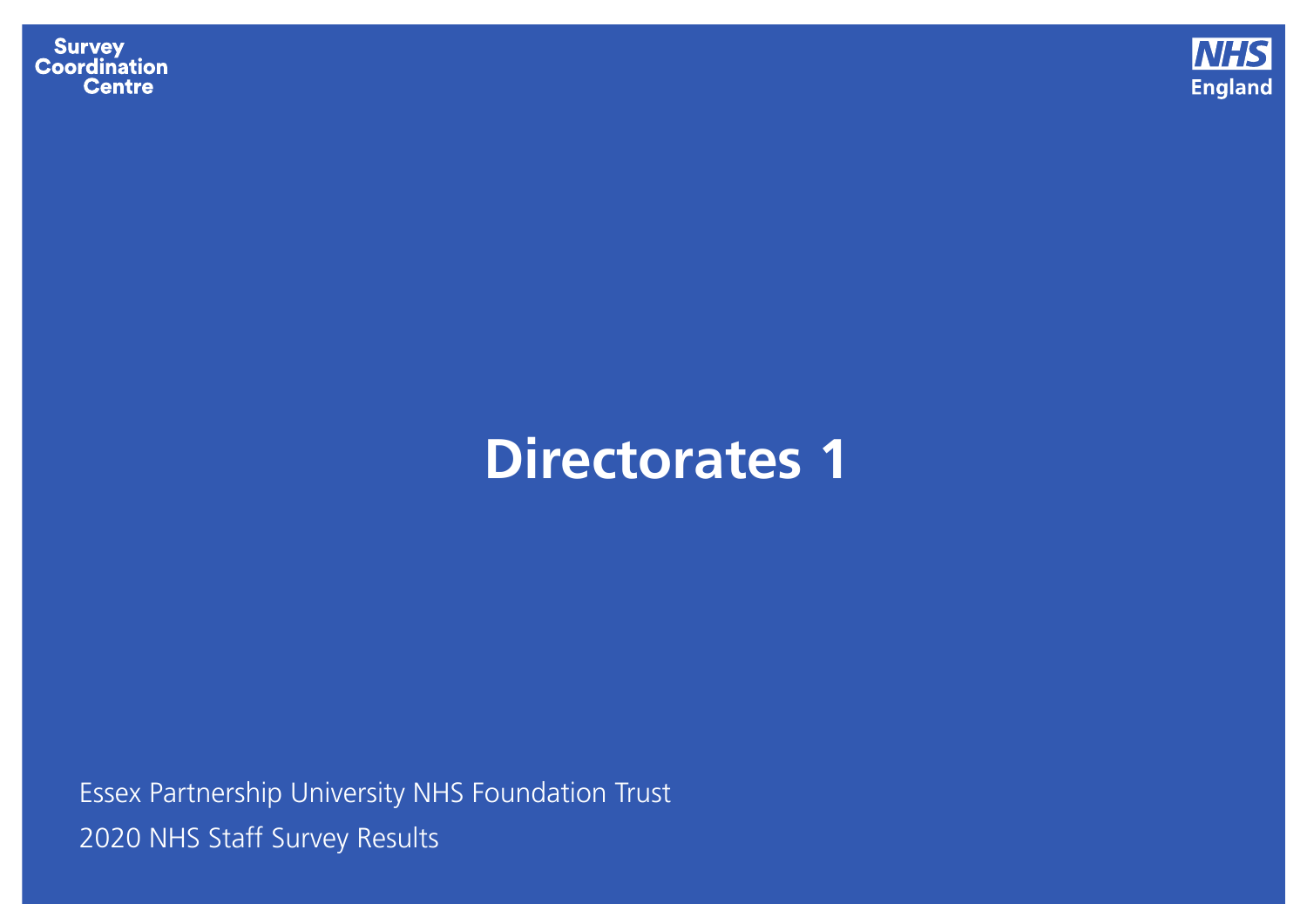<span id="page-4-0"></span>

**2020 NHS Staff Survey [Results](#page-1-0) > [Directorates](#page-3-0) 1 > Beds Community**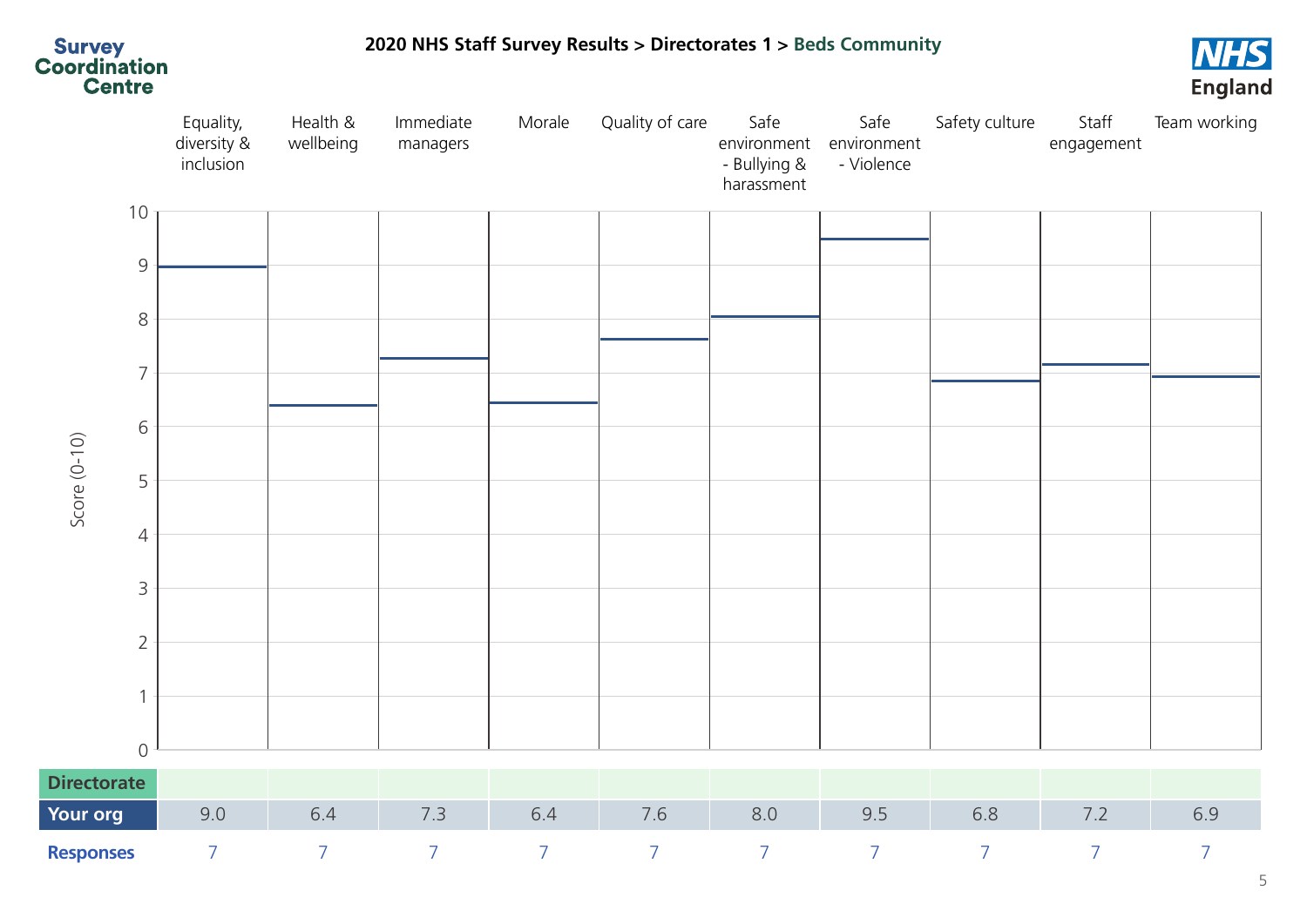<span id="page-5-0"></span>

#### **2020 NHS Staff Survey [Results](#page-1-0) > [Directorates](#page-3-0) 1 > Corporate**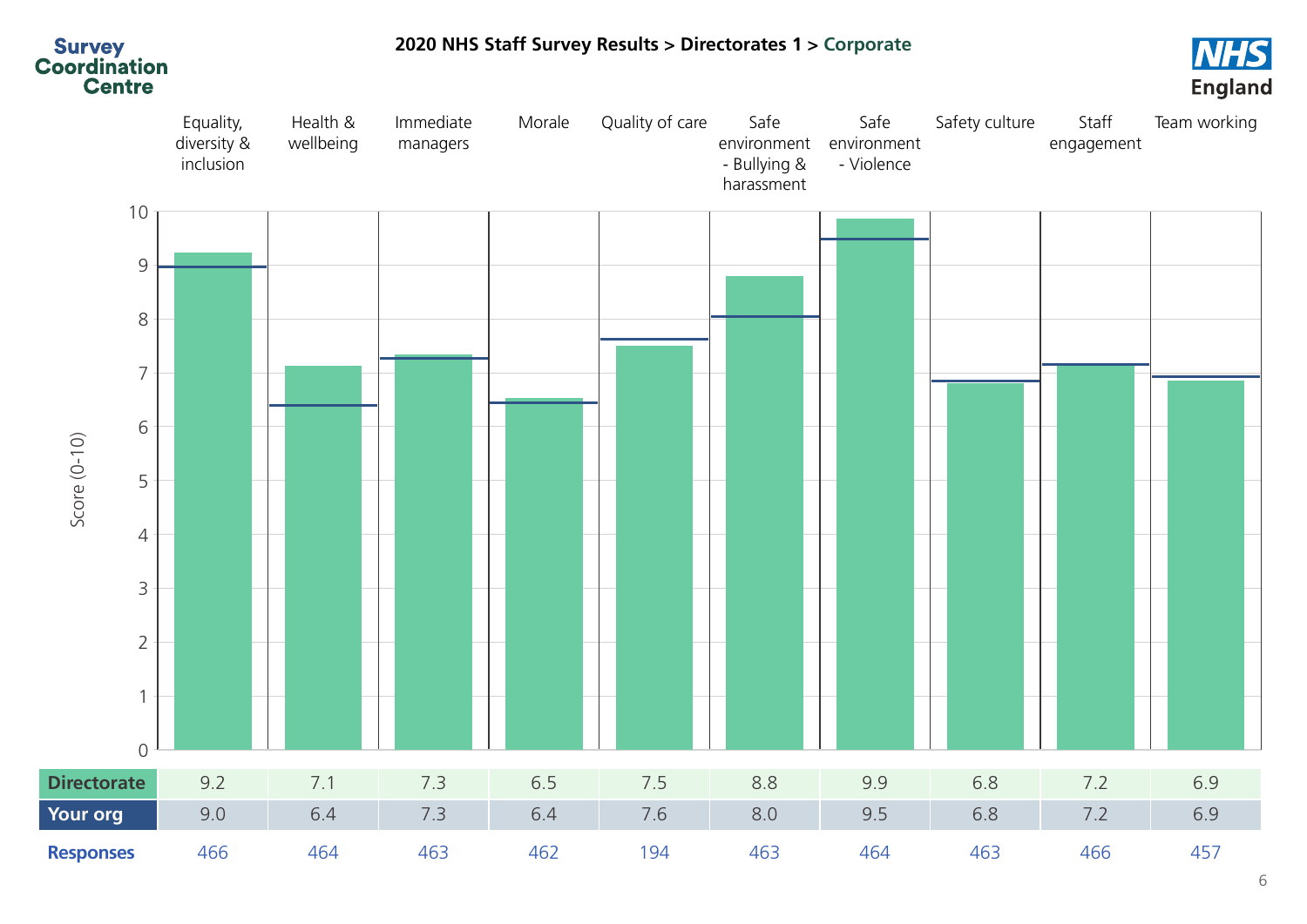

### <span id="page-6-0"></span>**2020 NHS Staff Survey [Results](#page-1-0) > [Directorates](#page-3-0) 1 > Mental Health Operations**

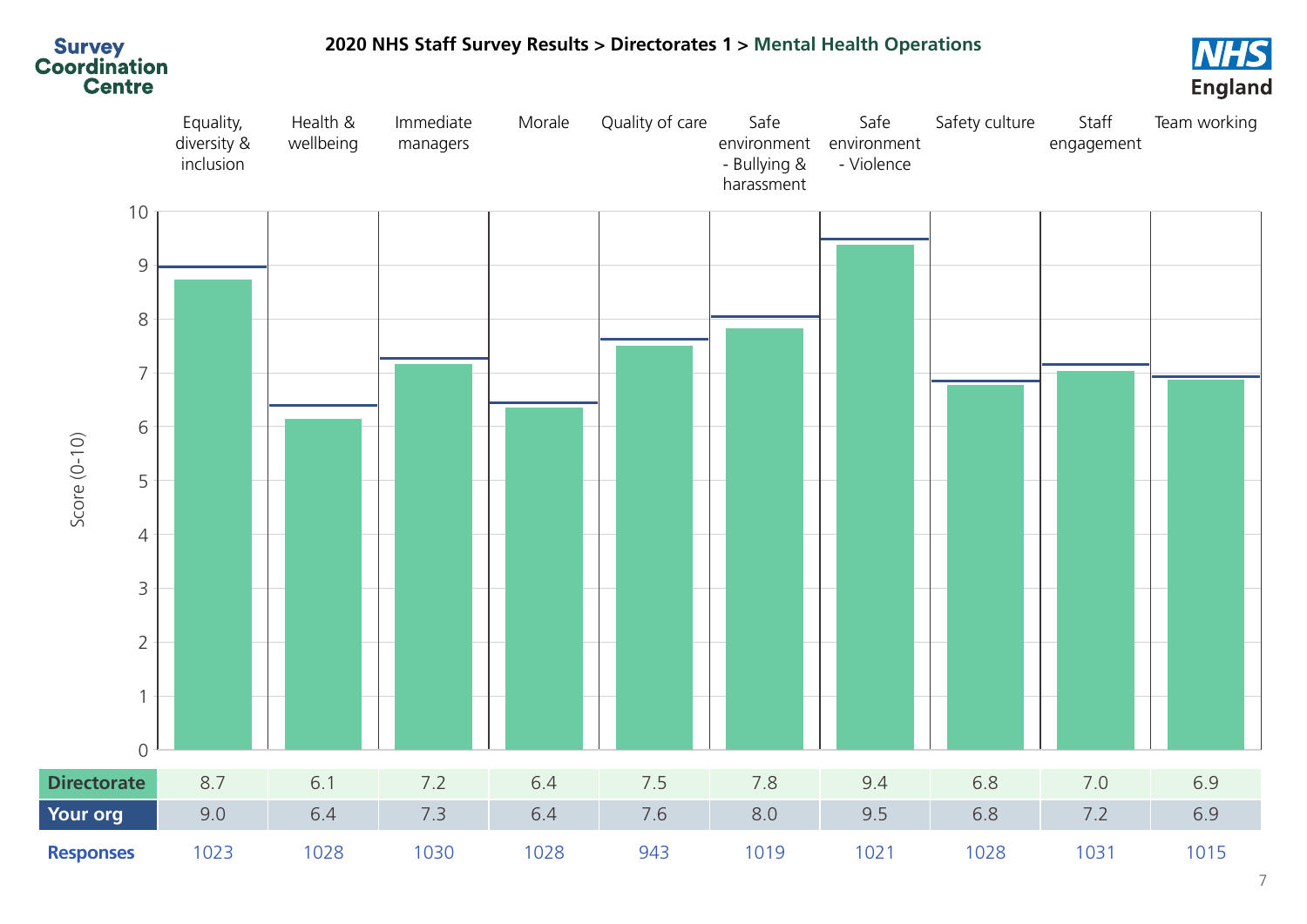<span id="page-7-0"></span>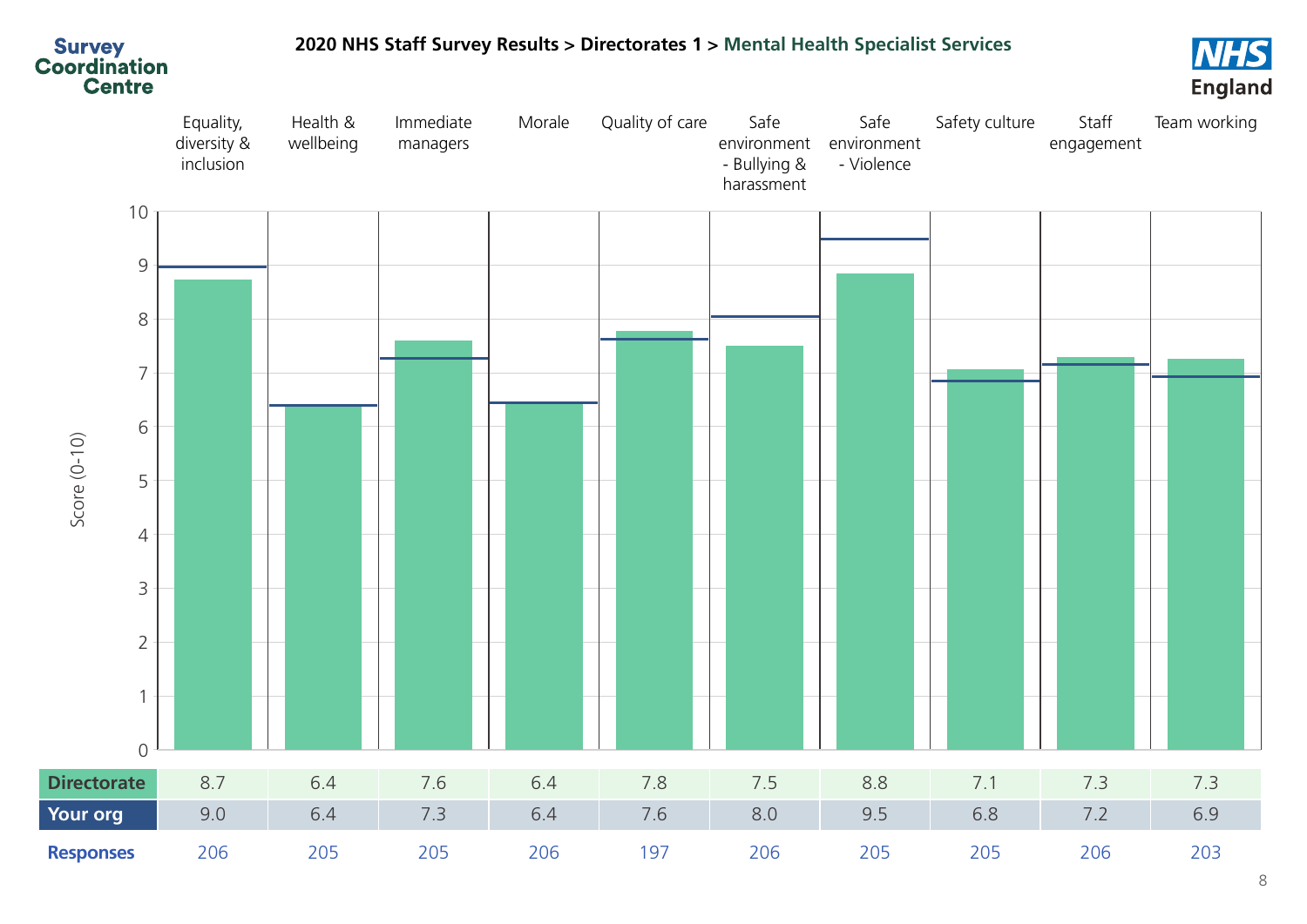<span id="page-8-0"></span>

#### **2020 NHS Staff Survey [Results](#page-1-0) > [Directorates](#page-3-0) 1 > See Community**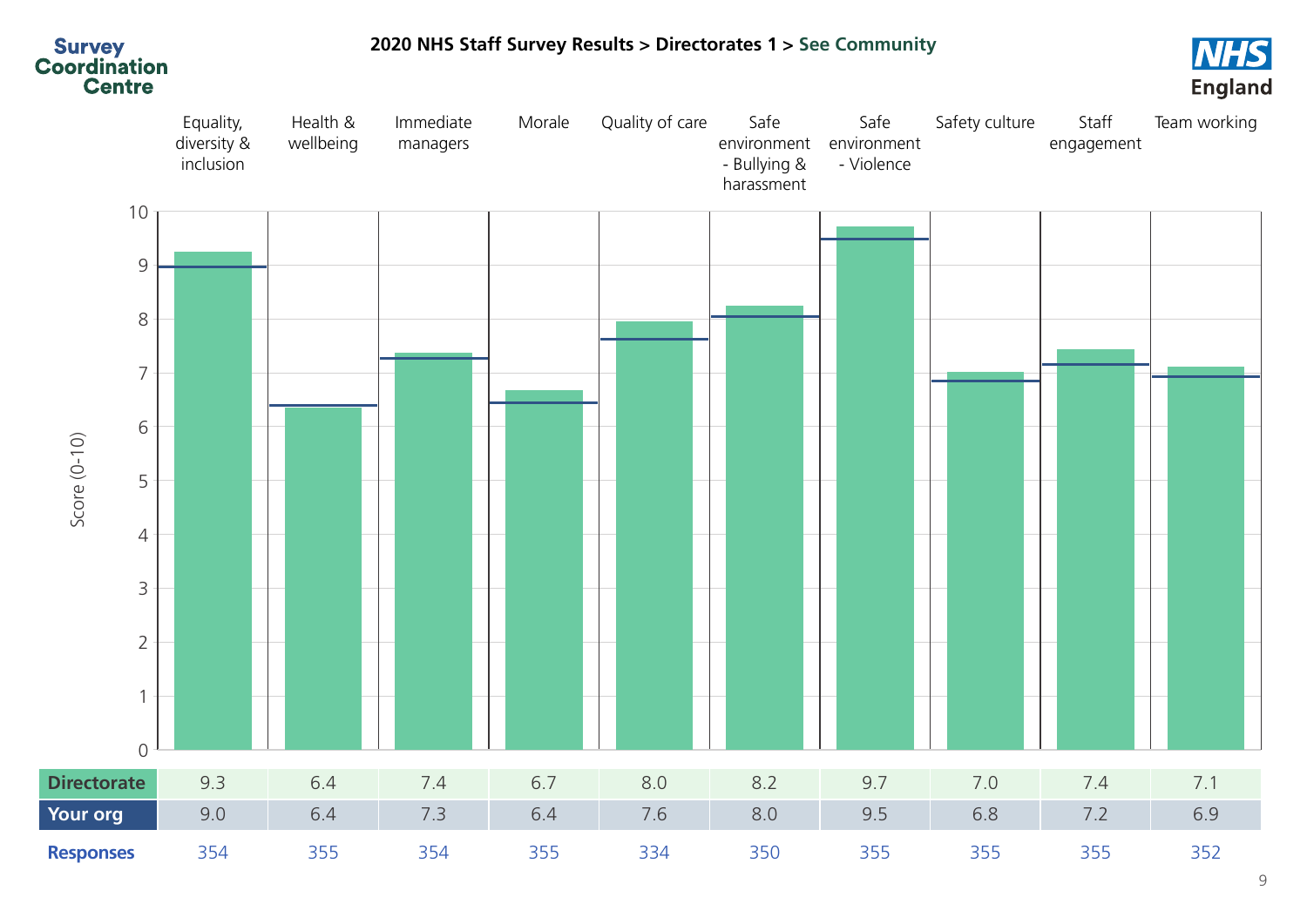<span id="page-9-0"></span>

#### **2020 NHS Staff Survey [Results](#page-1-0) > [Directorates](#page-3-0) 1 > We Community**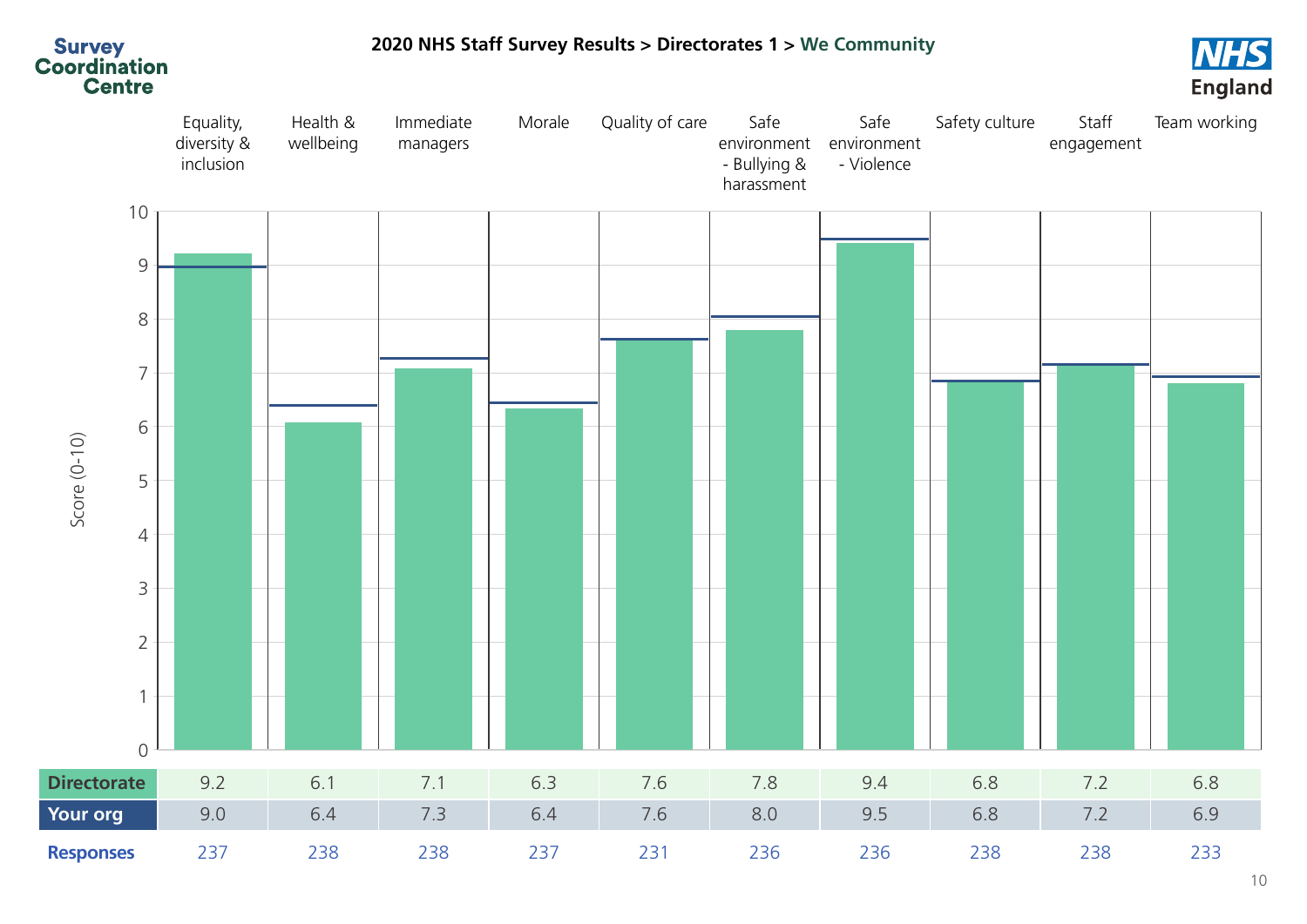**Survey<br>Coordination<br>Centre** 



## **Directorates 2**

<span id="page-10-0"></span>Essex Partnership University NHS Foundation Trust 2020 NHS Staff Survey [Results](#page-1-0)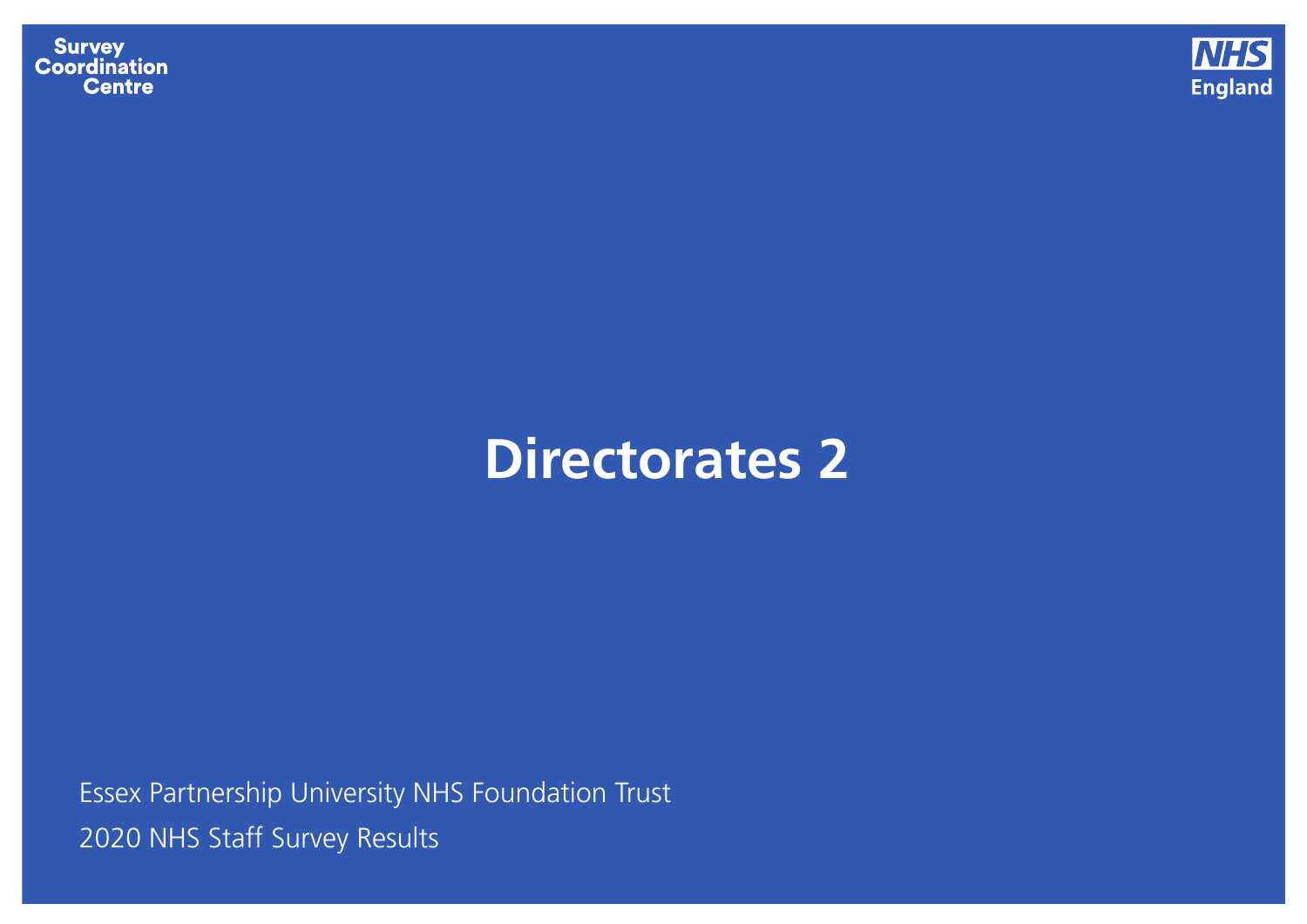<span id="page-11-0"></span>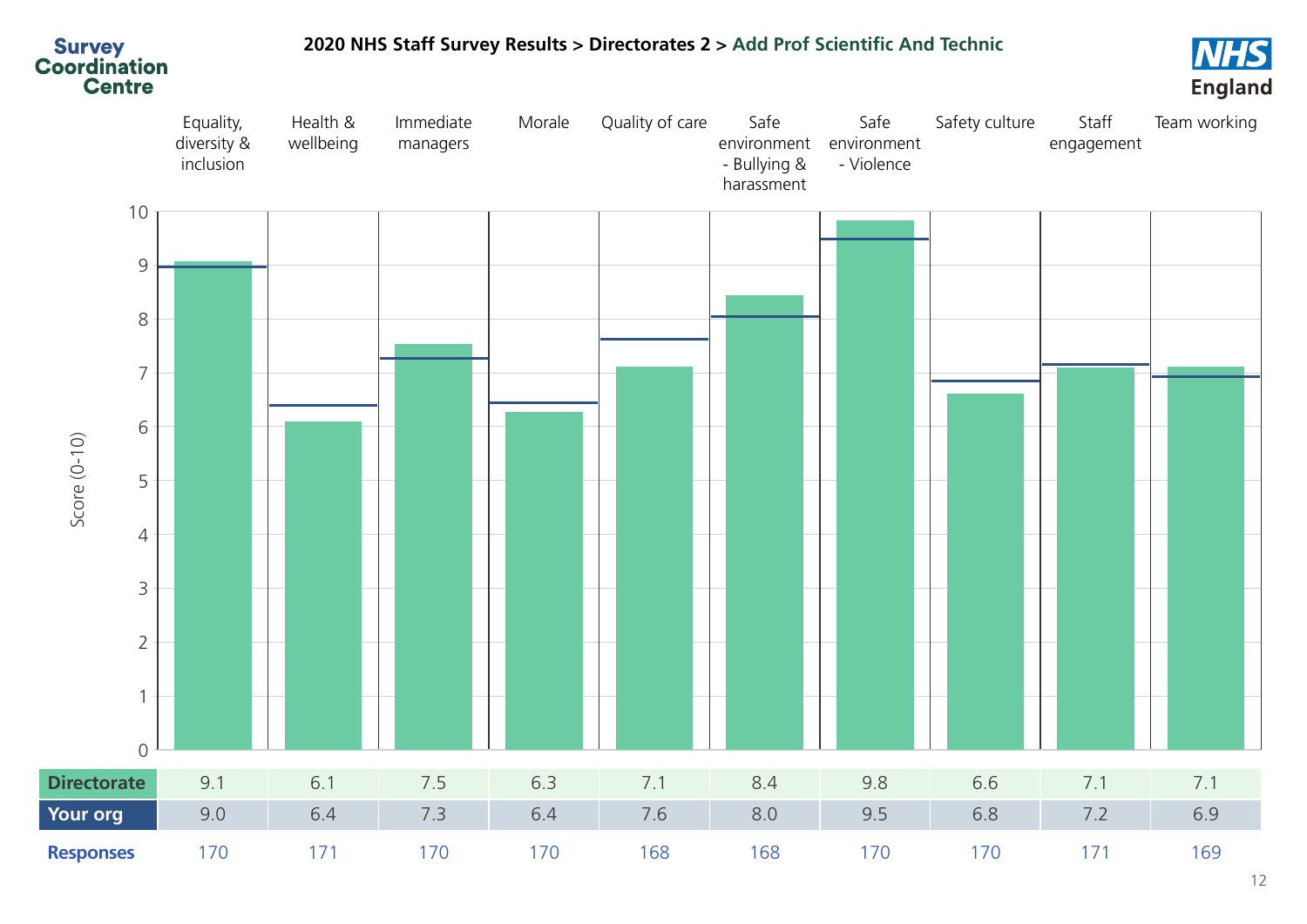

<span id="page-12-0"></span>**2020 NHS Staff Survey [Results](#page-1-0) > [Directorates](#page-10-0) 2 > Additional Clinical Services**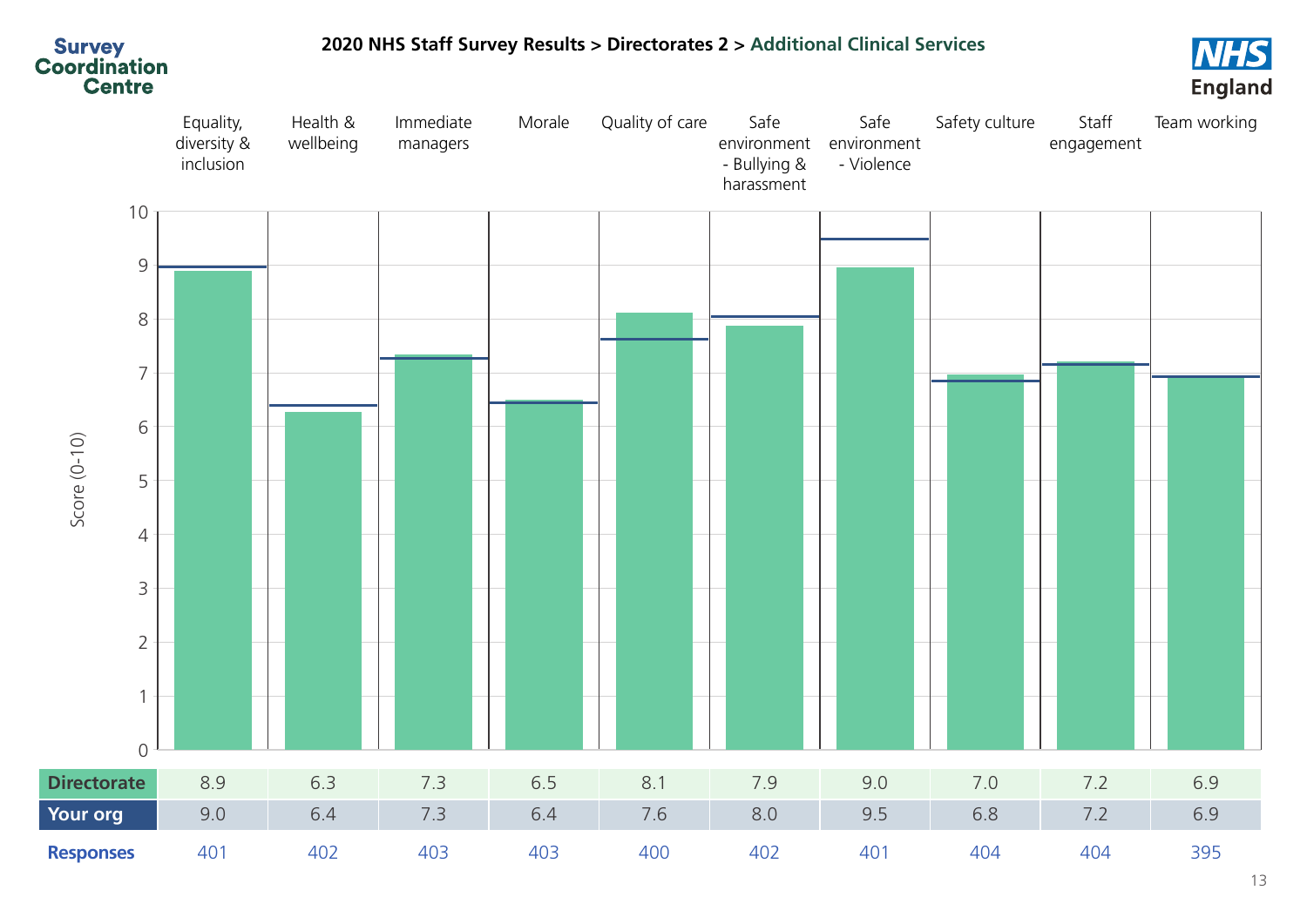

#### <span id="page-13-0"></span>**2020 NHS Staff Survey [Results](#page-1-0) > [Directorates](#page-10-0) 2 > Administrative And Clerical**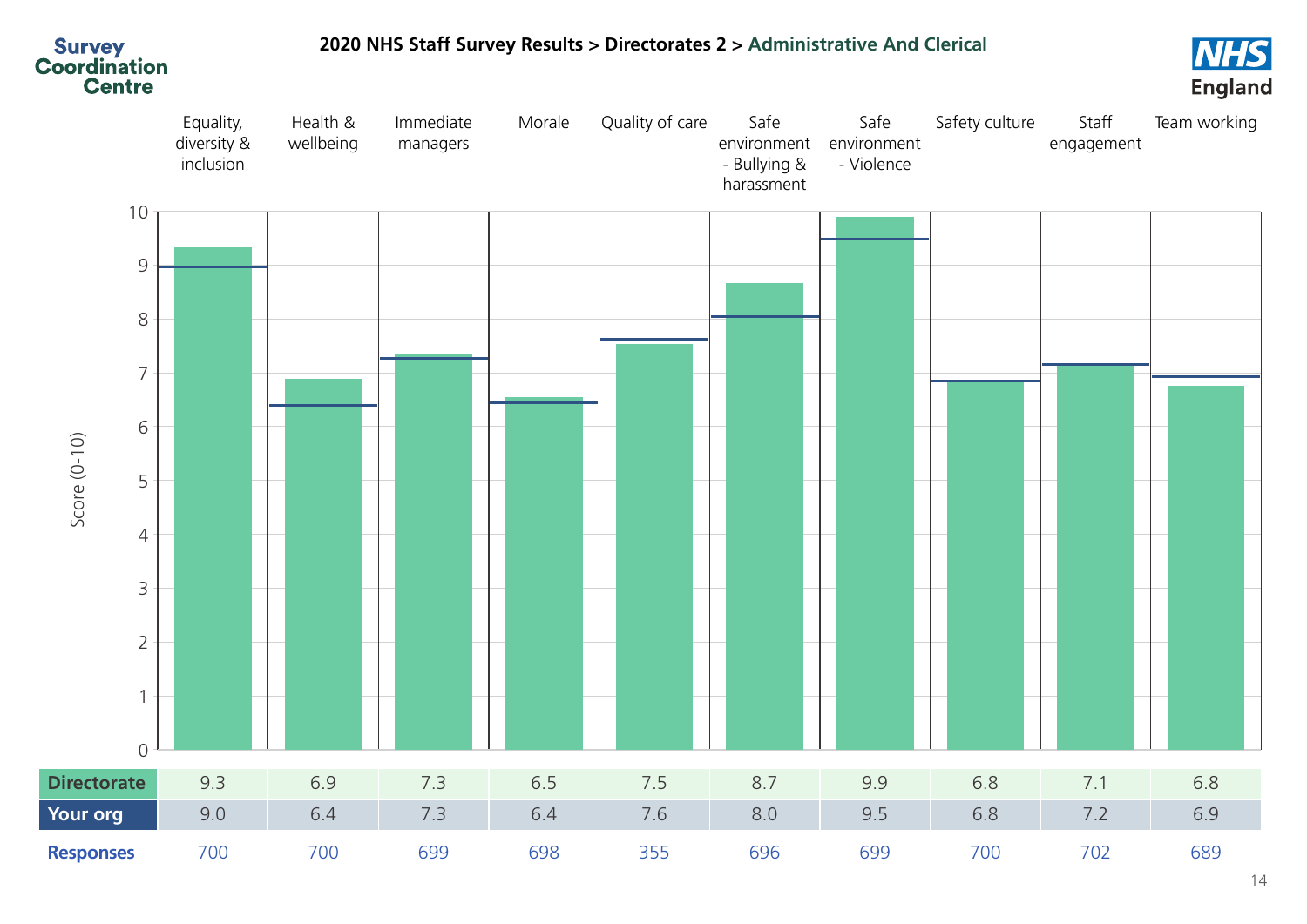<span id="page-14-0"></span>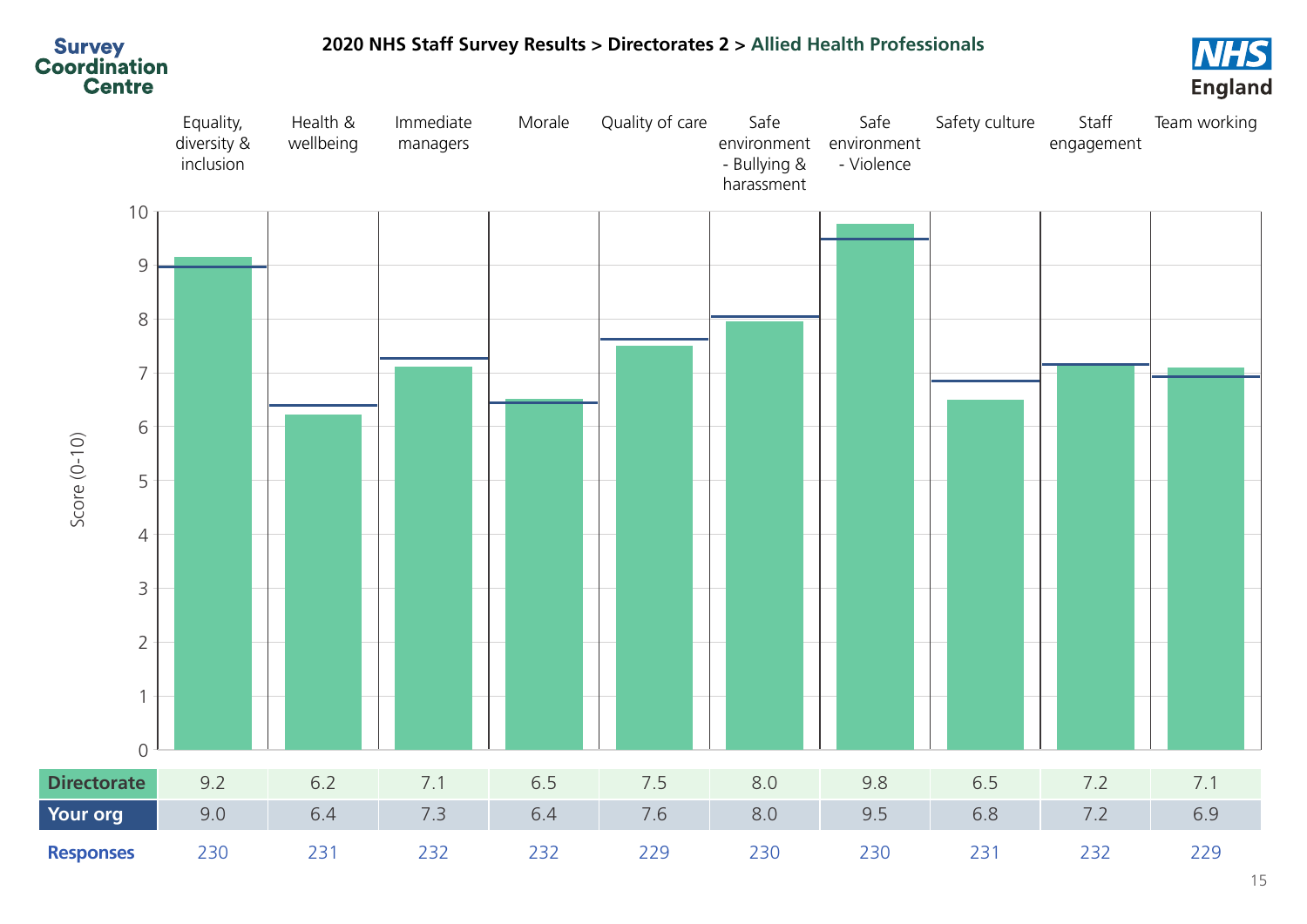

#### <span id="page-15-0"></span>**2020 NHS Staff Survey [Results](#page-1-0) > [Directorates](#page-10-0) 2 > Estates And Ancillary**

**NHS**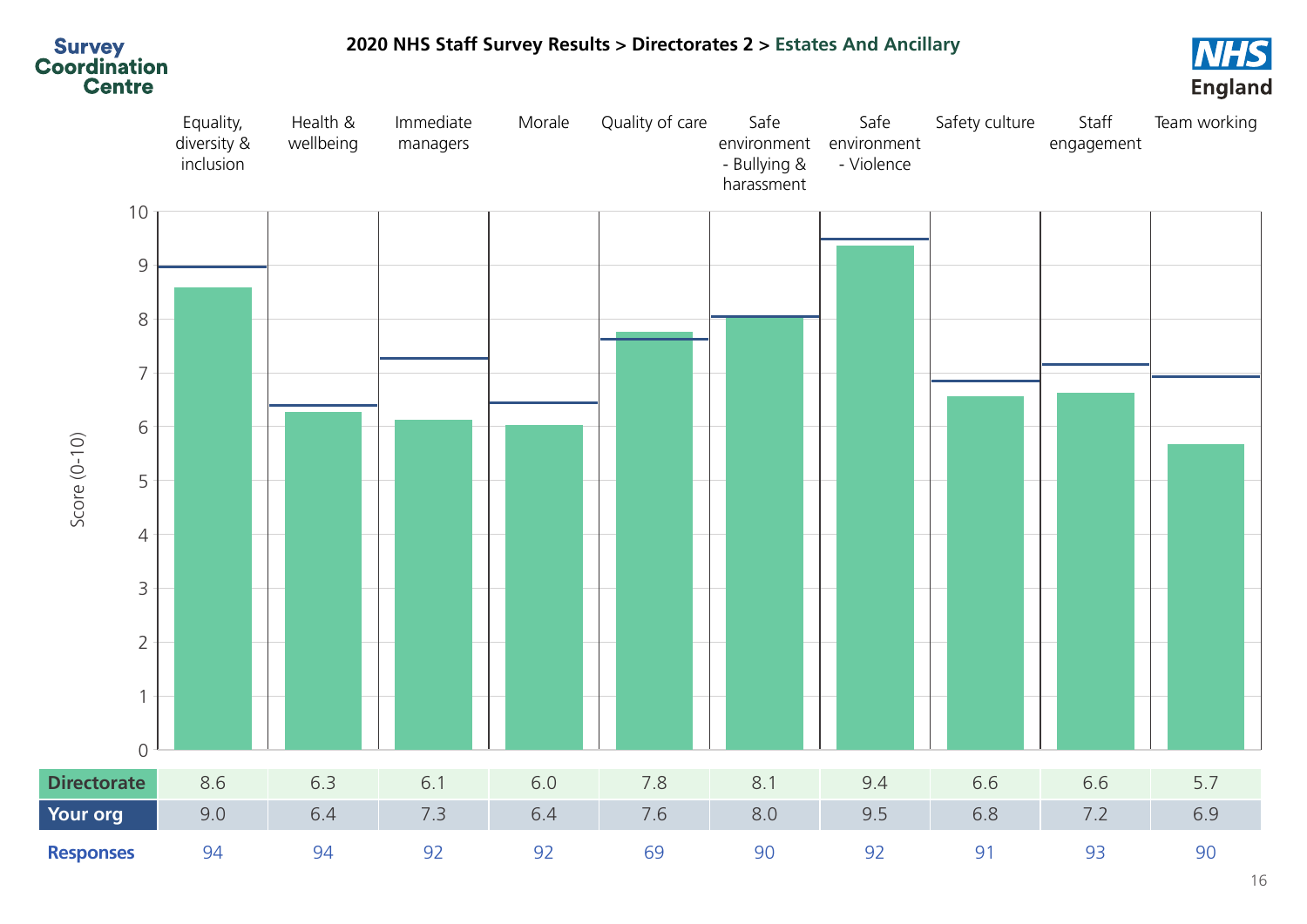<span id="page-16-0"></span>